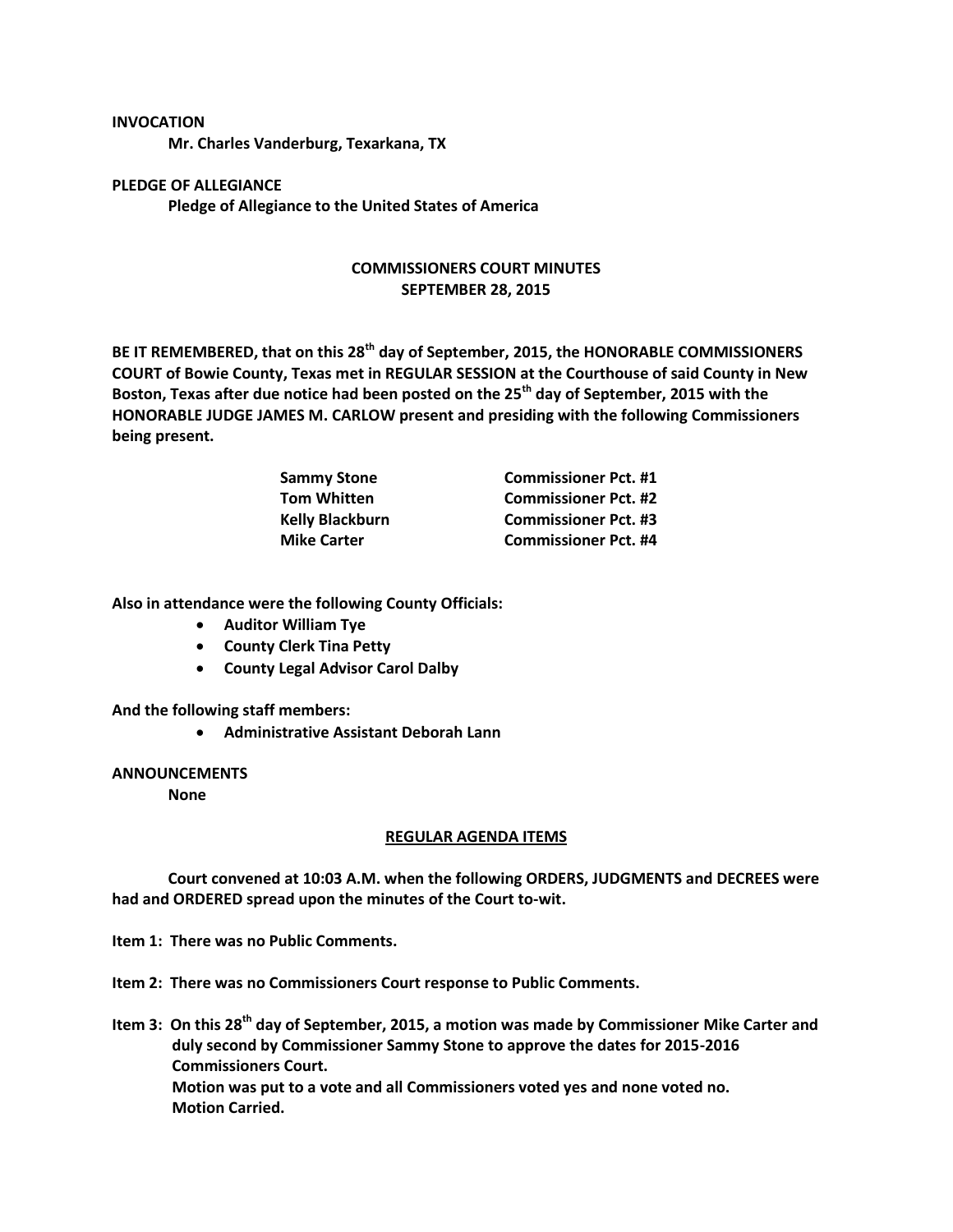- **Item 4: On this 28th day of September, 2015, a motion was made by Commissioner Kelly Blackburn and duly second by Commissioner Tom Whitten to approve the Tax Rate at 0.399173/100. Motion was put to a vote and all Commissioners voted yes and none voted no. Judge Carlow voted yes. Motion carried.**
- **Item 5: On this 28th day of September, 2015, a motion was made by Commissioner Mike Carter and duly second by Commissioner Sammy Stone to accept the Order setting the salaries for the Court Reporters. Motion was put to a vote and all Commissioners voted yes and none voted no. Motion carried.**
- **Item 6: On this 28th day of September, 2015, a motion was made by Commissioner Sammy Stone and duly second by Commissioner Kelly Blackburn to approve the salaries for the County Auditor. Motion was put to a vote and all Commissioners voted yes and none voted no. Motion carried.**
- **Item 7: On this 28th day of September, 2015, a motion was made by Commissioner Sammy Stone and duly second by Commissioner Kelly Blackburn to approve the 2015-2016 Budget. Motion was put to a vote and all Commissioners voted yes and none voted no. Judge Carlow voted yes. Motion carried.**
- **Item 8: On this 28th day of September, 2015, a motion was made by Commissioner Mike Carter and duly second by Commissioner Tom Whitten to give permission to the Auditor to advertise for bids on Employee Healthcare Insurance. Motion was put to a vote and all Commissioners voted yes and none voted no. Motion carried.**
- **Item 9: On this 28th day of September, 2015, a motion was made by Commissioner Tom Whitten and duly second by Commissioner Mike Carter to approve a contract with Tyler Technologies for single vendor jail data export. Motion was put to a vote and all Commissioners voted yes and none voted no. Motion carried.**
- **Item 10: On this 28th day of September, 2015, a motion was made by Commissioner Mike Carter and duly second by Commissioner Kelly Blackburn to accept the reports (road) from Commissioners. Motion was put to a vote and all Commissioners voted yes and none voted no. Motion carried.**
- **Item 11: On this 28th day of September, 2015, a motion was made by Commissioner Mike Carter and duly second by Commissioner Kelly Blackburn to approve the awarding of a contract to Murray, Thomas & Griffin Engineers & Surveyors for Texas Department of Agriculture, Texas Capital Fund Contract #7215132. Motion was put to a vote and all Commissioners voted yes and none voted no. Motion carried.**